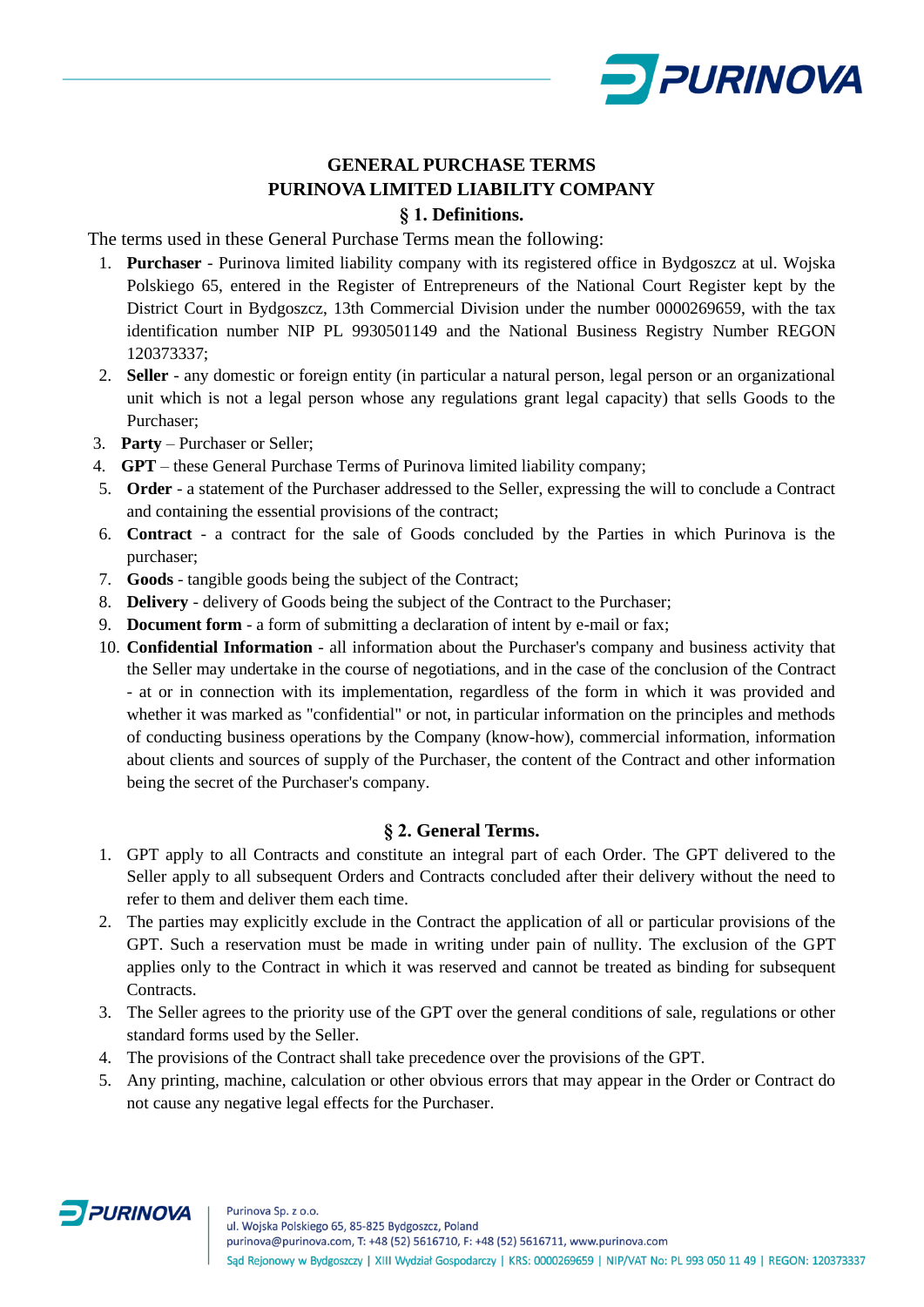

- 6. If the Parties have a framework contract for the sale of Goods, which does not expressly exclude the GPT, it will apply to every Order placed by the Purchaser under a framework contract, without the need to always refer to them and deliver them to the Seller. The provisions of the previous sentence shall apply accordingly if the Parties are in stable economic relations.
- 7. Conclusion of the framework contract, confirmation of the Order acceptance or commencing its implementation constitutes the acceptance of the GPT.
- 8. GPT are in the form of a pdf file and are placed on the Purchaser's website https://purinova.com/ofirmie, from where the Seller can download and print them. The GPT is provided by giving the website address of the GPT, or by sending the GPT in the form of a pdf file.

## **§ 3. Order. Contract conclusion.**

- 1. The Purchaser places the Order in writing or in documentary form. The Purchaser ensures that the person placing the Order has the right to represent the Purchaser.
- 2. The order is valid for 7 days from its submission by the Purchaser, and after this time it expires, unless it was previously accepted by the Seller.
- 3. If the Goods are subject to additional fees or taxes resulting from legal provisions, the Seller is obliged to inform the Purchaser about this before accepting the Order, providing the expected value of the fee or tax, and in the case of Goods being excise goods - the CN code of the Goods. To the information referred to in the previous sentence, the provisions of paragraph 6 shall apply accordingly.
- 4. The Seller confirms the acceptance of the Order for implementation in writing or in documentary form or by its implementation start. The Seller ensures that the person confirming the Order has the right to represent the Seller.
- 5. The contract is concluded as soon as the Purchaser receives the Seller's statement of acceptance of the order or, if there was no such statement, upon the Seller's start of the implementation of the Order.
- 6. Any change or addition to the Order constitutes a new offer. The Purchaser may accept the Seller's offer within 3 days of receiving it. No response within this period constitutes the rejection of the offer. In the scope of the GPT, the provisions of art.  $68<sup>1</sup>$  and  $68<sup>2</sup>$  of the Civil Code are not applicable.
- 7. The place of performance of the Agreement and fulfilment of all benefits resulting therefrom is determined by the Incoterms delivery base.

## **§ 4. Delivery Terms.**

- 1. Delivery of the Goods takes place under the conditions set out in the Contract, including the GPT.
- 2. The principles of incurring the costs of Delivery, insurance and packaging of the Goods are specified in the agreed Incoterms delivery base.
- 3. At the latest 7 days before the agreed date of Delivery, the Seller shall send the Purchaser a shipping advice containing the following information: Order number, method and expected date of Delivery, shipping specification along with the number, weight, size and contents of the packaging, together with all instructions necessary for a proper transport and unloading the Good as well as a Good analysis certificate.
- 4. Without prejudice to the provisions of point 3 in the case of own collection of the Goods by the Purchaser:
	- a) The Seller shall provide the Purchaser with information about the conditions to be met by the Purchaser or an entity acting on its behalf (including the carrier) to pick up the Goods, in

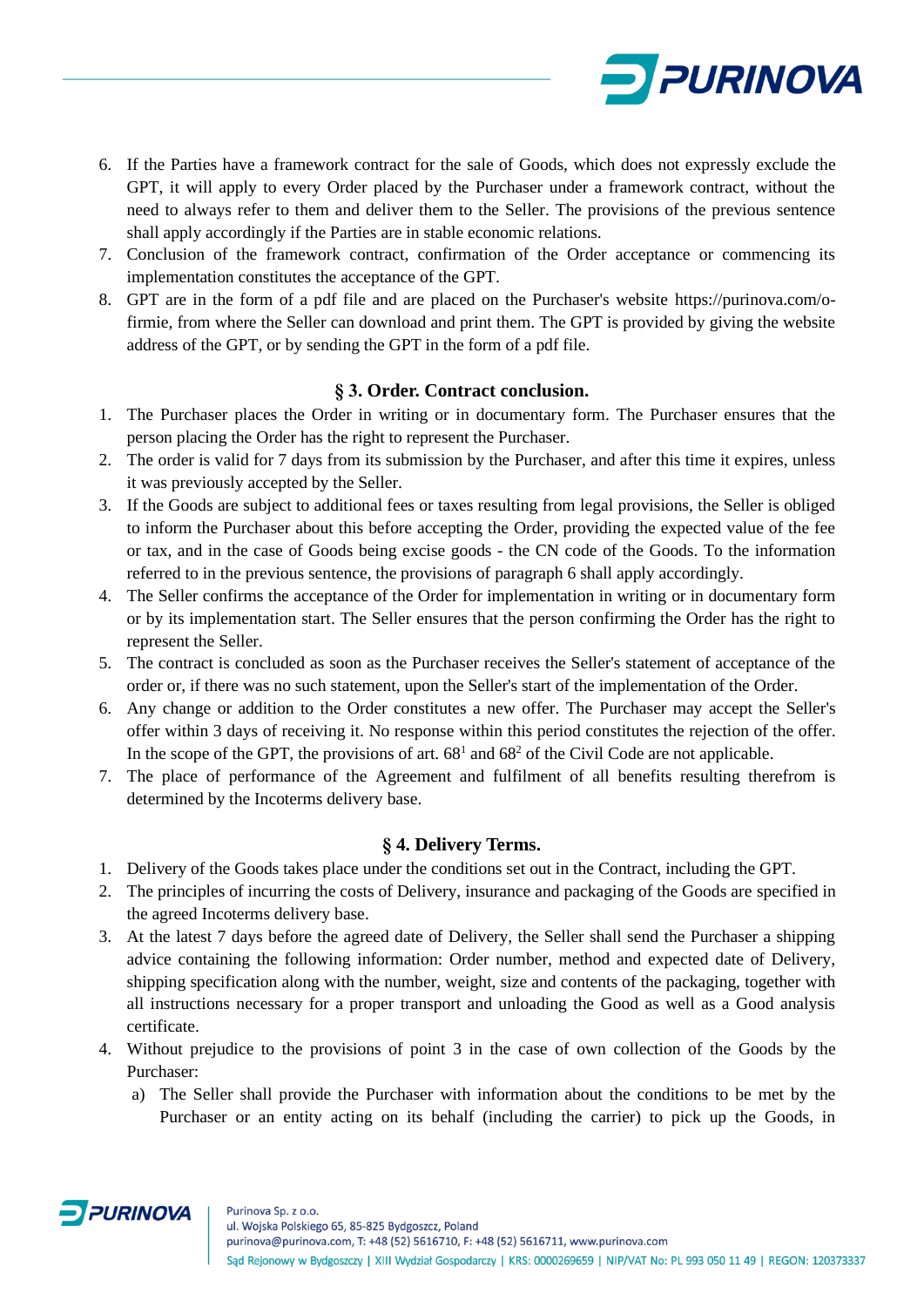

particular vehicle characteristics, driver's rights, required documents, no later than 7 days before the planned date of delivery of the Goods.

- b) The Purchaser sends the Seller at the least 1 day before the agreed date of Delivery, a shipping advice containing the following information: Order number, expected date of receipt of the Goods and vehicle data.
- 5. The Purchaser's employees responsible for organizing the own collections (logistics department) have the right to contact the Seller in order to determine the details of the collection.
- 6. The Seller is obliged to inform the Purchaser of any situation that may affect the punctual Delivery, which does not release the Seller from liability for the delay in Delivery.
- 7. Along with the Goods, the Seller shall provide the Purchaser with documents that enable the identification of the Delivery, the control of the quantity and quality of the Goods delivered and the correct collection, the storage and use of the Goods (hereinafter referred to as: **Delivery Documents**), in particular:
	- a. transport document,
	- b. delivery document containing the date and number of the Order, description of the type and quantity of the delivered Goods,
	- c. shipping specification along with the number, weight, size and contents of packaging,
	- d. written instructions for the driver in accordance with the requirements of ADR (if the Goods being the subject of the Delivery are subject to these provisions),
	- e. current quality specification and safety data sheet (SDS) in Polish of the Goods in the case of the first Delivery and each time if the Seller makes any changes to these documents.
	- f.material approvals, certificates of analysis, tests and approvals required by legal regulations in Poland and in the European Union, declarations of conformity and other documents confirming the quality of the Good,
	- g. instructions for the proper storage of the Goods, unless they are included in other Delivery Documents,
	- h. in the case of import documents necessary for the application of preferential/reduced customs duties and other documents required in connection with import,
	- i.other documents agreed by the Parties or required by law.
- 8. If the Delivery Documents were not delivered, the Purchaser shall be entitled to refuse to collect the Goods and the Delivery shall be accepted as not performed due to reasons attributable to the Seller.
- 9. The delivery should be completed in full.
- 10. Delivery before the agreed date can happen only with the prior consent of the Purchaser, provided that the payment date will be calculated from the delivery date specified in the Contract.
- 11. Delivery Date means the day on which the Goods are deemed to be delivered in accordance with the agreed Incoterms delivery base, provided they have been delivered in accordance with the Contract. For partly deliveries, the previous sentence shall apply accordingly.
- 12. The Purchaser's warehouse is open from Monday to Friday from 7:00 a.m. to 3:00 p.m., for Goods not requiring customs clearance, with subject to point 3. Goods that are subject to customs clearance should be delivered up to 12:00 p.m.
- 13. The Seller is obliged to inform the persons he uses in the performance of the Contract about the obligation to comply with EHS regulations in force in Purinova sp. z o. o., in particular, drivers are required to follow the EHS Instructions for those being at Purinova Sp. z o. o. area, which are available at https://purinova.com/o-firmie. In the event of a failure to comply with these provisions, the

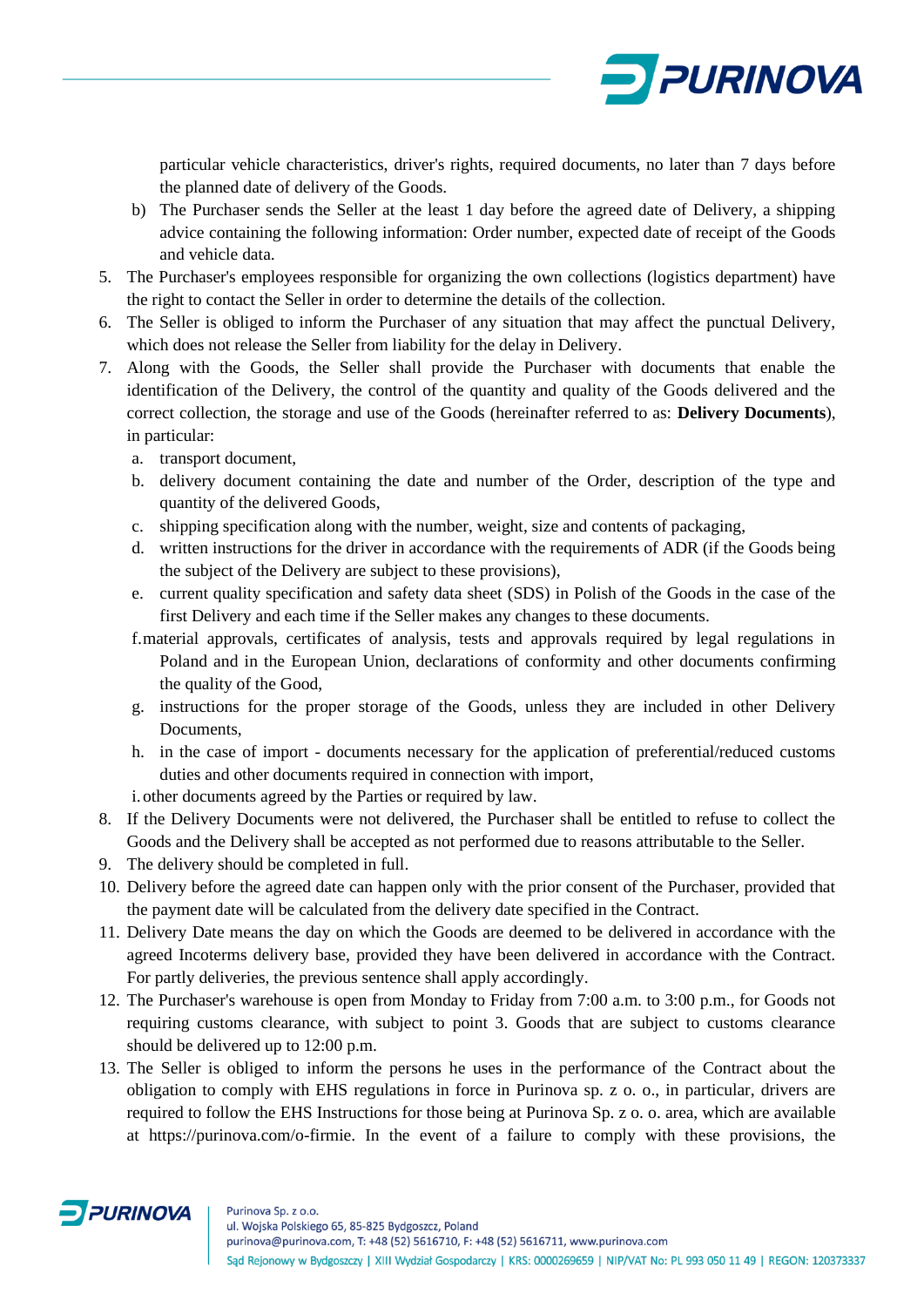

Purchaser has the right to refuse the collection of the Goods. In this case, the Purchaser shall have the same rights like from a delay in the Delivery of the Goods for reasons attributable to the Seller.

- 14. Delivery takes place on the basis of Incoterms rules in the latest version in force at the time of placing the Order, and if there was no Order - at the time of conclusion of the Contract. If the delivery base was not specified in the Contract, the DDP base, Bydgoszcz, applies.
- 15. Return of packaging requires a separate contract.
- 16. In the case of Goods imported by the Purchaser, the Seller is responsible for admitting the Goods to trading in the customs territory of the European Union, in accordance with the applicable law.
- 17. If the Delivery is from the European Union, the Seller is obliged to fulfil all the requirements arising from the provisions of the European Union law, in particular in the field of INTRASTAT, value added tax and excise duty.
- 18. The risk of loss of or damage to the Goods as well as the burdens and benefits associated with the Goods shall pass to the Purchaser at the moment when the Goods are deemed to be delivered in accordance with the agreed Incoterms delivery base, and when the Seller provides the Delivery Documents and other documents specified in the Contract. At the same time, the ownership of the Goods takes place.
- 19. Changes to the Contract terms or consent referred to in this paragraph should be expressed in writing or in a documentary form under pain of nullity.

# **§ 5. Price. Payment Terms.**

- 1. The price set in the Contract is unchangeable. The price also includes the costs incurred by the Seller in connection with the conclusion and performance of the Contract, which are not regulated in accordance with the agreed Incoterms delivery base.
- 2. The basis for payment for the delivered Goods is a VAT invoice or other accounting document acceptable for the regulations of the Republic of Poland (e.g. invoice or accounting note).
- 3. A VAT invoice or other accounting document, which is referred to in point 2, should be issued in accordance with the law, and in addition it must contain the Order number and date and the number of the letter of credit, if any exists, the date of sending the Goods to the Purchaser, the quantity of the Goods and unit prices, terms and payment terms in accordance with the Contract. In addition, in the case of Deliveries from the European Union (excluding from Poland) - the CN code of the goods, the weight of the Goods, the country of dispatch and the country of origin of the Goods. The Seller is obliged to provide detailed invoice information for the advance payments made by the Purchaser. The lack of the required data may be the basis for sending the invoice back by the Purchaser.
- 4. The payment deadline is 30 days and runs from the date of delivery to the Purchaser of an invoice issued in accordance with the Contract. If the invoice was sent before the Delivery, the payment deadline runs from the date of Delivery.

## **§ 6. Responsibility.**

- 1. The Seller guarantees that the Goods comply with the conditions set out in the Contract, can be used for the purpose for which they were intended or as foreseen for in the Contact, comply with the sample accepted by the Purchaser and free from any defects.
- 2. The Seller is responsible that the Delivery Documents are according to the Goods that are actually delivered. At the request of the Purchaser, the Seller is obliged to send the Purchaser Delivery Documents confirming the quality of the Goods before the Delivery.

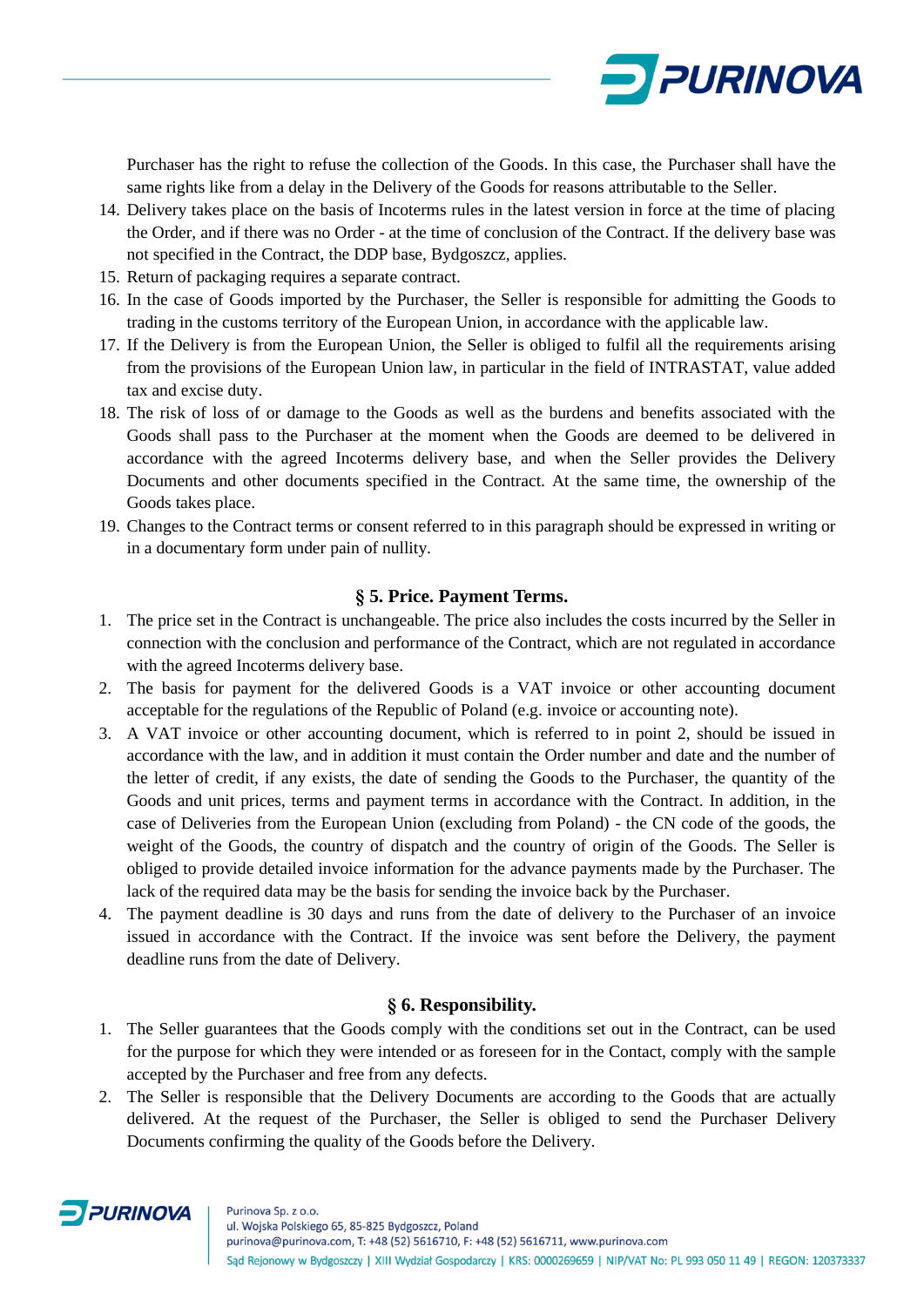

- 3. The Purchaser is not obliged to examine the quantity or quality of the Goods upon receipt. The receipt of the Goods by the Purchaser does not release the Seller from any responsibility, in particular for defects of the Goods or for improper performance of the Contract. The Purchaser may make on her/his own a quality analysis of the goods received, in terms of its compliance with the Contract, in particular with the agreed quality specification.
- 4. The Purchaser shall notify the Seller about the defect of the Good (complaint) within 14 days of finding it.
- 5. If a given Delivery contains a greater amount of Goods than was specified in the Contract and the separation of the surplus does not cause excessive costs or difficulties, the Purchaser has the right to collect the Goods in the amount provided for in the Contract, and send the excess to the Seller at his expense and risk. If the separation of the surplus is not possible or would cause excessive costs or difficulties or the Delivery contains a smaller amount of Goods than specified in the Contract, the Purchaser may collect the Goods and in these cases the payment should be made for the quantity of the Goods that were actually received. In any case provided for in this point, the Buyer has the right to refuse to collect the Goods and return it to the Seller at his expense and risk. The provisions of this point shall apply without prejudice to the agreed Incoterms delivery base and the applicable standards for acceptable losses.
- 6. The Purchaser may refuse to collect the Goods if the Delivery Documents are not complete, if the Good does not meet the specification indicated in the Contract, if the Goods or their packaging are otherwise defective or damaged, and if other conditions arising from the Contract are not met, in this GPT.
- 7. In the case of quality defects of the Goods, the Purchaser should be entitled at his choice: to demand an immediate removal of the defects, exchange the Goods for free from defects, reduce the price of the Good or withdraw from the Contract. The Purchaser may also withdraw from the Contract if the defect is insignificant.
- 8. The Purchaser may withdraw from the Contract in full also if only a part of the Goods is defective and can be separated from the Good free from defects.
- 9. The Seller is obliged to respond to the Purchaser's complaint within 7 days of its receipt. No response within this period will be deemed to be justified. The submission of a complaint by the Purchaser suspends the payment deadline until the complaint is settled.
- 10. The Seller is obliged to remove the defect or replace the Goods with products free from defects, as requested by the Purchaser, within 14 days of receiving the complaint.
- 11. In the absence of agreement between the parties as to the legitimacy of a qualitative complaint, the dispute will be resolved by an independent verification unit jointly selected by the Parties, and in the case of disagreement - by the Purchaser. Its opinion will be final and binding on both Parties. The costs of the opinion of the verification unit shall be borne by the Purchaser only if the complaint turned out to be groundless.
- 12. The costs of transport of the returned goods as well as the costs of re-delivery of goods for replacement are borne by the Seller.
- 13. The Purchaser has the right to remove defects on his own at the expense and risk of the Seller after prior notification to the Seller, if they are minor, necessary to avoid or prevent the increase of damage or must be done immediately.
- 14. The Seller declares that he/she accepts, to the full extent permitted by law, the responsibility for any damage to persons, property or the natural environment caused by or using the Goods by the Purchaser

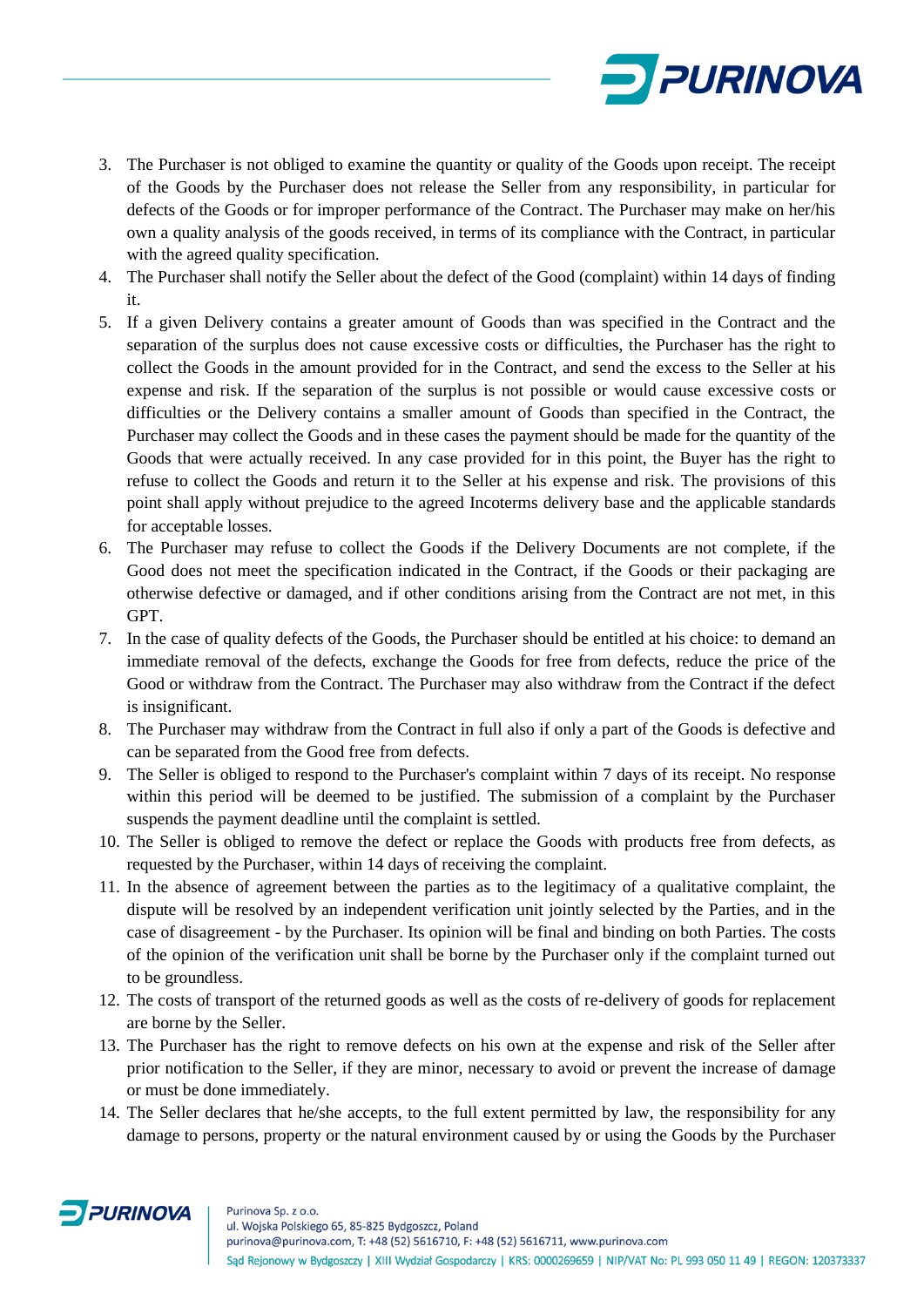

or third parties who have purchased from the Purchaser Goods or products for the production of which the Goods were used. In the case of claims against the Purchaser in this respect, the Seller undertakes the appropriate legal actions to ensure adequate protection for the Purchaser, aiming to release the Purchaser from the obligation of all responsibilities in this respect. In the case of any claims by the third party against the Purchaser, the Seller is obliged to join the Purchaser in the process and take all steps to release him/her from participation in the case. In addition, the Seller is obliged to repair the damage suffered by the Purchaser in connection with claims of third parties, including the payment of damages, incurred court costs and legal representation.

- 15. 15. In the case of a delay in Delivery, the Seller shall pay the Purchaser a contractual penalty of 0.5% of the gross value of the Goods for each full day of delay. In other cases of non-performance or improper performance of the Contract, the Seller shall pay the Purchaser a contractual penalty of 20% of the gross value of the Goods. The contractual penalty will be payable at the Purchaser's first written request. It is allowed to seek compensation exceeding the amount of reserved contractual penalties or only on general principles.
- 16. In the case of a delay in the Delivery of the Goods exceeding 2 weeks, the Purchaser has the right to withdraw from the Contract.

## **§ 7. Force majeure.**

- 1. Force majeure in the meaning of these GPT is any event that does not depend on the Parties, remains beyond their control and possibilities of impact. To avoid any doubts, Force Majeure includes in particular: (i) warfare, war, civil war, riots, revolutions, acts of piracy, robbery or sabotage; (ii) natural disasters such as particularly severe storms, hurricanes, cyclones, earthquakes, lightning, floods; (iii) explosions, fires, construction disasters of the Parties' machinery, plants or production facilities, as well as other accidents or events regarding these installations, installations on the Parties' area or plant or their infrastructure, not excluding transmission, storage and transhipment facilities; (iv) boycotts, strikes, lockouts, occupation of buildings or installations; (v) actions (or omissions) of the authorities, contrary to the provisions of law (vi) any changes in applicable provisions of domestic and international law that may affect the implementation of the Contract.
- 2. The parties are not be responsible for non-performance or improper performance of the Contract if it is caused by Force Majeure.
- 3. A Party that is unable to fulfil its obligation due to Force Majeure must immediately inform the other Party of this fact, no later than within 3 days from the time the information became possible and provide reliable evidence for it. When the Force Majeure ceases, the other Party must be notified about it immediately. Failure to comply with the above requirements results in the loss of the right to use force majeure as explanation.

## **§ 8. Third Party Rights.**

- 1. The Seller guarantees that the Purchaser's acquisition, storage, use, offering for sale or sale of the Goods does not constitute a threat or infringement of a patent, trademark, registered utility or industrial design, copyright, know-how or any other rights of third parties.
- 2. The Seller declares that he/she accepts the responsibility for violation of the rights of third parties, to the full extent permitted by law, referred to in point 1 and releases the Purchaser from this responsibility. In the case of any claims against the Purchaser in this respect, the Seller undertakes the appropriate legal actions to ensure the adequate protection for the Purchaser, aiming to release the

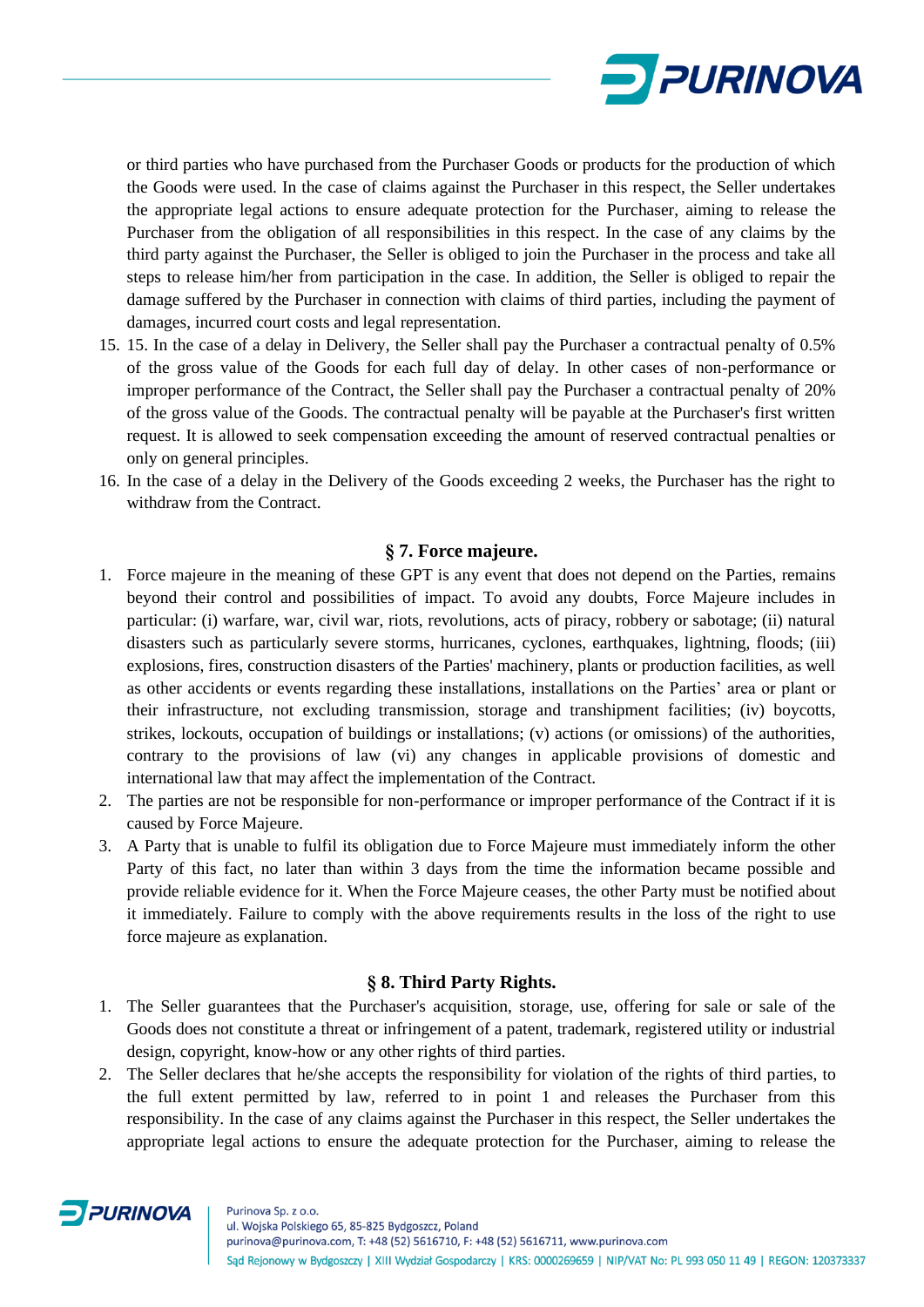

Purchaser from any obligation of all responsibility in this respect. In the case of any claims by the third party against the Purchaser, the Seller is obliged to join the Purchaser in the process and take all steps to release him from participation in the case. What is more, the Seller is obliged to repair the damage suffered by the Purchaser in connection with third party claims, including the payment of compensations, court costs incurred and legal representation, as long as this damage is caused by a defect in the Goods or non-performance or improper performance of the Contract by the Seller.

- 3. If the Goods are the subject of any claims for violation of any rights of third parties, the Seller must obtain, at the Purchaser's choice, in the shortest possible time for the Purchaser's the right to store, use, offer to sell or dispose of the Goods or modify or replace the Goods so that the state of danger breach or breach ceases. Any modification or replacement of the Goods may not result in a decrease in the functionality or usefulness of the Goods.
- 4. All technical, construction, technological data, plans, designs and other documents or information provided to the Seller by the Purchaser in order to perform the Contract, the Seller may use only for this purpose and has no right to make them available, publish or transfer without the consent of the Purchaser to any other entity.

#### **§ 9. Confidentiality**

- 1. The Seller is obliged to keep all Confidential Information strictly secret. In particular, the Seller is obliged not to disclose, copy, disseminate, transfer or otherwise disclose Confidential Information to third parties without the prior consent of the Purchaser expressed in writing under pain of nullity.
- 2. The Seller can use Confidential Information only for the purpose of concluding and performing the Contract.
- 3. The Seller is obliged to protect the Confidential Information against unauthorized access by third parties in a way that protects his/her own confidential information, however, in terms of not less than arising from the due diligence.
- 4. The Seller can disclose Confidential Information to its employees, associates or advisers only to the extent necessary to conclude and perform the Contract, provided that these persons are obliged to maintain confidentiality to an extent not less than resulting from these GPT. The Seller is responsible for the acts or omissions of these persons with respect to Confidential Information as for its own Information.
- 5. The Seller can disclose Confidential Information if such an obligation results from the applicable law. The Seller is obliged to immediately inform the Purchaser of any case of requesting the disclosure of Confidential Information in the manner indicated in the previous sentence.
- 6. Confidential Information does not include:
	- a) information obtained by the Seller from third parties, which had the right to possess and disclose it,
	- b) information that is or becomes publicly available in any way without violating the obligation of confidentiality
- 7. At each request of the Purchaser, the Seller will return to the Purchaser the media containing Confidential Information and will destroy the copies made. The destruction of electronic copies should be permanent, i.e. it should be impossible to recover it.
- 8. The obligation of confidentiality applies for a period of 3 years from the receipt of Confidential Information by the Seller, and then until the Confidential Information loses its confidential nature.